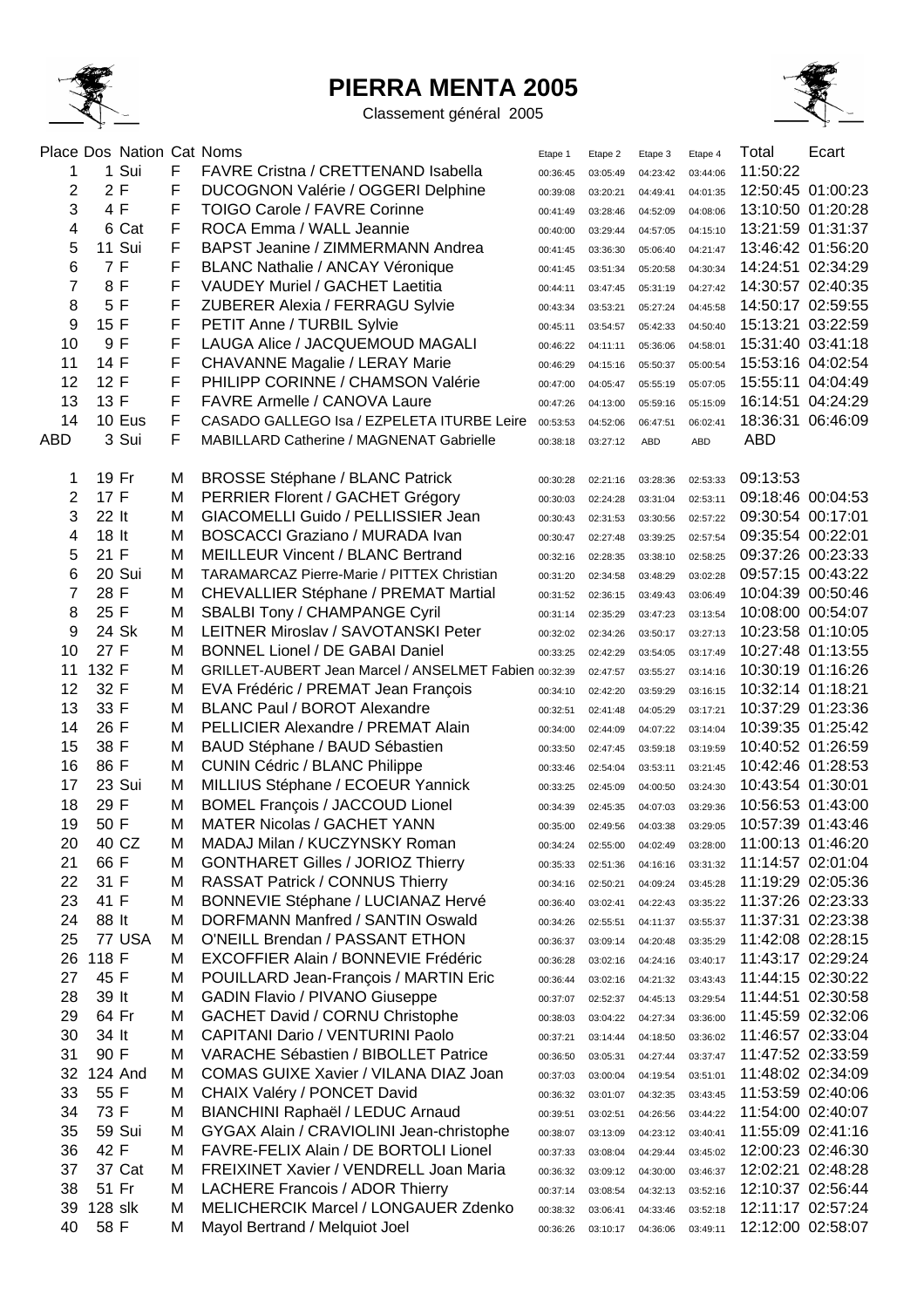| 41  | 48 Cat         | м | SADURNI Xavier / SABADELL Berenguer                     | 00:36:13 | 03:36:26 | 04:21:24 | 03:42:56 |                   | 12:16:59 03:03:06 |
|-----|----------------|---|---------------------------------------------------------|----------|----------|----------|----------|-------------------|-------------------|
| 42  | 43 F           | м | PRIN Guillaume / GOTTI Christophe                       | 00:38:59 | 03:21:19 | 04:33:47 | 03:52:15 | 12:26:20 03:12:27 |                   |
| 43  | 152 F          | M | PAUTHIER Vincent / GARREAU Stéphane                     | 00:37:17 | 03:07:16 | 04:25:51 | 04:19:06 |                   | 12:29:30 03:15:37 |
| 44  | <b>151 Eus</b> | м | GARCIA MARTINEZ JUAN / ORMAZABAL ASPIROZ Josab 00:39:26 |          | 03:16:18 | 04:36:48 | 03:59:19 |                   | 12:31:51 03:17:58 |
| 45  | 169 F          | м | NORAZ David / RAVIER Serge                              | 00:40:37 | 03:17:16 | 04:44:47 | 03:49:53 |                   | 12:32:33 03:18:40 |
| 46  | 30 lt          | M | <b>CRISTINI Gian Luca / VITALINI Ermanno</b>            | 00:46:33 | 03:19:50 | 04:37:26 | 03:51:37 |                   | 12:35:26 03:21:33 |
| 47  | 173 F          | M | <b>CANTEGREL Benjamin / BONNETON Guillaume</b>          | 00:40:03 | 03:19:50 | 04:43:44 | 03:53:09 |                   | 12:36:46 03:22:53 |
| 48  | 75 Sui         | м | DE CACHARD Francois / RENOTON Gérard                    | 00:39:59 | 03:14:22 | 04:42:08 | 04:02:29 |                   | 12:38:58 03:25:05 |
| 49  | 71 FR          | M | <b>BOVAGNET Philippe / ROSSET Benoit</b>                | 00:39:15 | 03:25:42 | 04:46:08 | 03:50:55 |                   | 12:42:00 03:28:07 |
| 50  | 53 F           | M | BLANC-GONNET Dominique / LAMARQUE CHRISTI/00:37:44      |          | 03:16:57 | 04:45:44 | 04:01:41 |                   | 12:42:06 03:28:13 |
| 51  | 115 F          | M | <b>HOFFMANN Nicolas / LEVASSEUR Olivier</b>             | 00:38:18 | 03:02:25 | 05:12:13 | 03:49:44 | 12:42:40 03:28:47 |                   |
| 52  | 154 F          | M | <b>BASTIN Mathieu / DOUMECQ Henri</b>                   | 00:38:42 | 03:20:24 | 04:44:08 | 04:02:41 |                   | 12:45:55 03:32:02 |
| 53  | 91 It          | м | <b>COLAJANNI Enrico / HERIN Marco</b>                   | 00:37:57 | 03:09:15 | 04:47:47 | 04:11:08 | 12:46:07 03:32:14 |                   |
| 54  | 68 Sui         | M | Chatelain Jérôme / Matthey Emmanuel                     | 00:37:52 | 03:22:19 | 04:42:42 | 04:04:51 | 12:47:44 03:33:51 |                   |
| 55  | 164 F          | M | JACQUIER Richard / QUETIER Sébastien                    | 00:38:35 | 03:30:28 | 04:48:30 | 03:50:13 | 12:47:46 03:33:53 |                   |
| 56  | 158 F          | M | <b>TURC Thierry / DEBEAUNE Boris</b>                    |          |          |          | 04:06:05 | 12:48:01 03:34:08 |                   |
| 57  | 65 F           | M | <b>BASTIDE Alain / ROBIN Jean-Marc</b>                  | 00:40:02 | 03:23:55 | 04:37:59 |          | 12:51:02 03:37:09 |                   |
| 58  | 85 Sui         | M | FILLIEZ Samuel / Darbellay Alex                         | 00:38:49 | 03:14:42 | 04:43:23 | 04:14:08 |                   | 12:53:13 03:39:20 |
|     | 74 F           | M | <b>CONTAT Laurent / TIRABOSCHI Gilles</b>               | 00:40:35 | 03:23:47 | 04:46:12 | 04:02:39 | 12:54:03 03:40:10 |                   |
| 59  |                |   |                                                         | 00:39:58 | 03:24:20 | 04:48:32 | 04:01:13 |                   | 12:54:03 03:40:10 |
| 59  | 102 F          | M | <b>GEHANT Eric / MALAISE Florent</b>                    | 00:40:08 | 03:26:41 | 04:41:07 | 04:06:07 |                   |                   |
| 61  | 62 F           | M | <b>DURAND Denis / ECOIFFIER Alain</b>                   | 00:39:28 | 03:16:48 | 04:49:31 | 04:13:32 |                   | 12:59:19 03:45:26 |
| 62  | 99 F           | M | <b>LEONARD Marc / ROUGE Vincent</b>                     | 00:38:14 | 03:17:54 | 04:58:31 | 04:07:10 |                   | 13:01:49 03:47:56 |
| 63  | 95 Eus         | M | OTXOA BIAIN Aitor / LETAMENDI ANDUEZA Arkaitz           | 00:38:52 | 03:29:10 | 04:52:34 | 04:01:49 |                   | 13:02:25 03:48:32 |
| 64  | 126 F          | M | PAVIET SALOMON Christian / BOUCHAGE Frédéric            | 00:40:17 | 03:38:34 | 04:43:13 | 04:02:04 |                   | 13:04:08 03:50:15 |
| 65  | 119 F          | M | VILLIOD Gérard / ACS Grégory                            | 00:41:39 | 03:29:05 | 04:47:21 | 04:08:56 |                   | 13:07:01 03:53:08 |
| 66  | 67 F           | M | MOENNE-LOCCOZ François / BONNEAU David                  | 00:38:44 | 03:37:10 | 04:46:07 | 04:08:09 |                   | 13:10:10 03:56:17 |
| 67  | 80 F           | M | PONCET NICOLAS / CHAPPIS Arnaud                         | 00:39:16 | 03:25:36 | 04:55:41 | 04:12:11 | 13:12:44 03:58:51 |                   |
| 68  | 140 CZ         | M | CZECH Jacek / GLAJCAR Roman                             | 00:40:17 | 03:35:10 | 04:53:25 | 04:07:40 |                   | 13:16:32 04:02:39 |
| 69  | 101 F          | M | <b>BULIARD Olivier / MORLET François</b>                | 00:41:00 | 03:33:40 | 04:53:29 | 04:08:29 |                   | 13:16:38 04:02:45 |
| 70  | 94 It          | м | FIORI Andrea / BELTRAMI Gabriele                        | 00:38:38 | 03:29:21 | 05:00:04 | 04:09:02 |                   | 13:17:05 04:03:12 |
| 71  | 79 Sui         | м | BEAUD Dominique / SCHOUWEY Jean-Marc                    | 00:39:05 | 03:33:38 | 04:54:34 | 04:11:05 |                   | 13:18:22 04:04:29 |
| 72  | 36 lt          | M | <b>GRASSI Gildo / NESA Davide</b>                       | 00:36:06 | 03:04:55 | 05:02:47 | 04:35:34 | 13:19:22 04:05:29 |                   |
| 73  | 174 F          | M | <b>DUBREUIL Olivier / COUDURIER Olivier</b>             | 00:39:10 | 03:32:37 | 04:54:40 | 04:17:48 | 13:24:15 04:10:22 |                   |
| 74  | 149 F          | M | Marcellin Christophe / BUET Nicolas                     | 00:39:51 | 03:28:40 | 04:58:21 | 04:19:26 | 13:26:18 04:12:25 |                   |
| 75  | 121 ES         | M | RODRIGUEZ BODAS Javier / ROYO NAYA Luis                 | 00:37:40 | 03:25:14 | 05:17:38 | 04:07:10 | 13:27:42 04:13:49 |                   |
| 76  | 137 lt         | M | <b>MORIONDO Paolo / MARINI Alessandro</b>               | 00:39:02 | 03:06:34 | 05:06:56 | 04:35:36 |                   | 13:28:08 04:14:15 |
| 77  | 117 F          | M | GOUVERNAYRE Fabrice / CHEVROT Jean-Jacques              | 00:40:25 | 03:36:01 | 05:05:16 | 04:08:35 |                   | 13:30:17 04:16:24 |
| 78  | 116 lt         | м | <b>MONDINI Valerio / MOTTINELLI Alessandro</b>          | 00:40:22 | 03:30:14 | 05:03:26 | 04:21:35 |                   | 13:35:37 04:21:44 |
| 79  | 113 F          | M | DESUZINGE J-P / TROMBERT Alain                          | 00:40:05 | 03:37:50 | 04:57:53 | 04:22:40 |                   | 13:38:28 04:24:35 |
| 80  | $107$ It       | M | <b>GAMBARINI Manuel / DEALBERTO Dario</b>               | 00:39:37 | 03:41:27 | 05:10:55 | 04:06:31 |                   | 13:38:30 04:24:37 |
| 81  | 175 F          | M | <b>BUFFET Sébastien / DUPONT-ROC Thierry</b>            | 00:41:52 | 03:40:21 | 04:59:37 | 04:18:37 |                   | 13:40:27 04:26:34 |
| 82  | 168 D          | м | <b>WINTER Stefan / MAIER Gunther</b>                    | 00:40:34 | 03:30:18 | 05:04:37 | 04:25:28 |                   | 13:40:57 04:27:04 |
| 83  | 163 lt         | M | PATRUCCO Marco / CHENEY Thierry                         | 00:41:18 | 03:45:49 | 04:59:15 | 04:15:47 |                   | 13:42:09 04:28:16 |
| 84  | <b>153 Eus</b> | м | NAVARRO ARANZADI Mikel / TOBAR GOENAGA Joseba           | 00:39:26 | 03:44:57 | 05:06:05 | 04:15:05 |                   | 13:45:33 04:31:40 |
| 85  | 54 F           | M | <b>FAURE Yannick / WOLTER Pierre Olivier</b>            | 00:42:56 | 03:40:22 | 05:05:18 | 04:18:12 |                   | 13:46:48 04:32:55 |
| 86  | 35 lt          | M | BENETTI Stefano / PIZZATTI Christian                    | 00:39:50 | 03:28:10 | 05:03:28 | 04:35:34 |                   | 13:47:02 04:33:09 |
| 87  | 139 F          | M | <b>PORTES Nicolas / PERREARD Xavier</b>                 | 00:39:42 | 03:41:03 | 05:08:18 | 04:18:18 |                   | 13:47:21 04:33:28 |
| 88  | 171 F          | M | <b>BLANC Loïc / MAURIN Loïs</b>                         |          |          |          |          |                   | 13:47:39 04:33:46 |
| 89  | 155 F          | M | PFEND Stéphane / BONNIER Mathieu                        | 00:41:50 | 03:35:11 | 05:10:04 | 04:20:34 |                   | 13:48:48 04:34:55 |
| 90  | 148 F          | M | DESMUS Régis / VANDERHEYDEN Cédric                      | 00:41:00 | 03:33:46 | 05:06:58 | 04:27:04 | 13:49:04 04:35:11 |                   |
|     |                |   |                                                         | 00:42:39 | 03:39:08 | 05:10:40 | 04:16:37 |                   |                   |
| 91  | 114 Cat        | м | GARCIA VELILLA Alberto / TARRE FREIXAS Xavier           | 00:42:06 | 03:46:47 | 05:04:34 | 04:16:06 |                   | 13:49:33 04:35:40 |
| 92  | 159 Fr         | M | <b>GRANDMOTTET Jean Luc / DAUMAS Eric</b>               | 00:42:01 | 03:39:50 | 05:11:49 | 04:22:46 |                   | 13:56:26 04:42:33 |
| 93  | 109 F          | м | <b>BLANC Claude / GROSSET-JANIN Vincent</b>             | 00:43:47 | 03:43:58 | 05:12:10 | 04:18:43 |                   | 13:58:38 04:44:45 |
| 94  | <b>122 Eus</b> | м | AREIZAGA Andoni / ZABALDA Mikel Angel                   | 00:40:53 | 03:55:04 | 04:59:24 | 04:23:38 |                   | 13:58:59 04:45:06 |
| 95  | 157 F          | м | <b>KREBS Thomas / JOYE Hervé</b>                        | 00:41:19 | 03:41:00 | 05:13:00 | 04:30:13 |                   | 14:05:32 04:51:39 |
| 96  | 96 F           | м | RIOU Nicolas / VAUTHAY BERTRAND                         | 00:40:27 | 03:54:55 | 05:10:10 | 04:22:37 |                   | 14:08:09 04:54:16 |
| 97  | 49 Sui         | м | Dumoulin Christophe / Heritier Miguel                   | 00:41:58 | 03:40:23 | 05:20:30 | 04:25:23 |                   | 14:08:14 04:54:21 |
| 98  | 81 Sui         | M | Hager Didier / Rossier Marcel                           | 00:42:56 | 03:53:36 | 05:06:36 | 04:26:27 |                   | 14:09:35 04:55:42 |
| 99  | 170 F          | M | <b>ETIENNE Thierry / BIHLER Boris</b>                   | 00:41:45 | 03:41:58 | 05:24:19 | 04:21:36 |                   | 14:09:38 04:55:45 |
| 100 | 100 GB         | м | <b>MORGAN Jon / POWELL Alun</b>                         | 00:41:33 | 03:55:11 | 05:13:25 | 04:22:48 |                   | 14:12:57 04:59:04 |
| 101 | 76 F           | M | <b>MOTTIER Serge / BARBIER Florent</b>                  | 00:42:01 | 03:44:03 | 05:15:26 | 04:32:48 |                   | 14:14:18 05:00:25 |
| 102 | 92 It          | M | <b>BIANCHI Vincent / MIGLIETTA Marco</b>                | 00:40:21 | 03:35:33 | 05:21:30 | 04:37:01 |                   | 14:14:25 05:00:32 |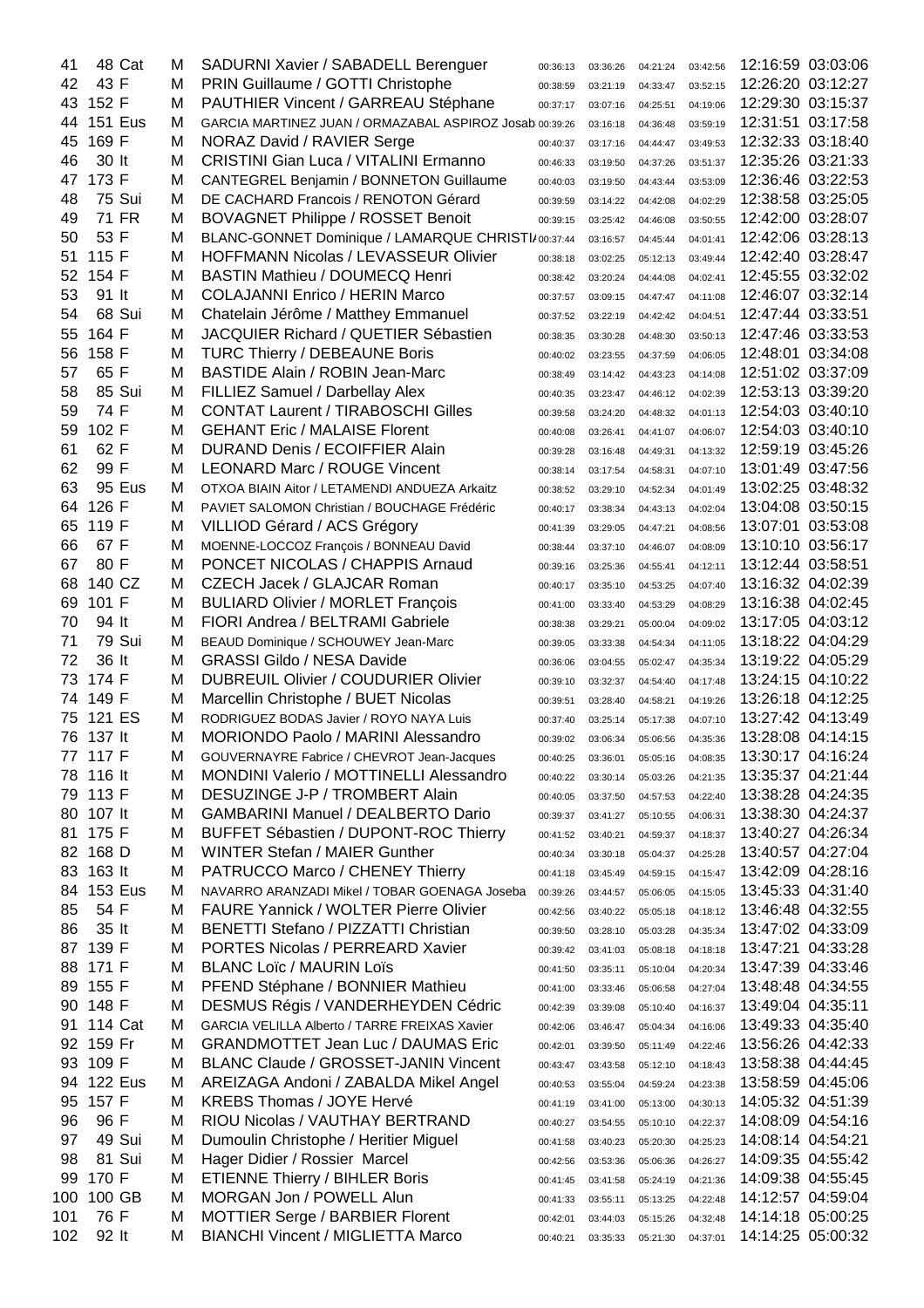| 103 | 70 Sui         | м | <b>COUDRAY Christian / WENGER Grégoire</b>         | 00:42:00 | 03:43:13 | 05:20:07 | 04:29:33 |                   | 14:14:53 05:01:00 |
|-----|----------------|---|----------------------------------------------------|----------|----------|----------|----------|-------------------|-------------------|
|     | 104 133 F      | M | DE THIERSANT Pascal / OLLIER Jean Jacques          | 00:41:04 | 03:49:22 | 05:14:42 | 04:29:47 |                   | 14:14:55 05:01:02 |
| 105 | 134 F          | M | PELONG Bruno / CONSTANT Frédéric                   | 00:42:14 | 03:47:18 | 05:18:56 | 04:29:59 |                   | 14:18:27 05:04:34 |
| 106 | 125 F          | M | <b>BARBONI Ludovic / SIGALAS Olivier</b>           | 00:42:56 | 03:38:36 | 05:14:45 | 04:42:15 |                   | 14:18:32 05:04:39 |
| 107 | 44 F           | M | LOSSERAND Eric / BARRACHIN Jean-Yves               | 00:41:39 | 03:49:35 | 05:10:55 | 04:36:57 |                   | 14:19:06 05:05:13 |
| 108 | 105 F          | M | DEPREZ Frédéric / QUINTIN Christophe               | 00:42:25 | 03:46:46 | 05:16:55 | 04:33:54 |                   | 14:20:00 05:06:07 |
| 109 | 143 Au         | м | <b>TOD Manfred / HAUSMANN Franz</b>                | 00:40:20 | 03:51:55 | 05:06:47 | 04:41:35 |                   | 14:20:37 05:06:44 |
| 110 | 177 Cat        | M | GARCIA VELILLA Simon / SAVALL DOMENECH Albert      | 00:43:17 | 03:43:54 | 05:19:14 | 04:41:47 |                   | 14:28:12 05:14:19 |
| 111 | 47 F           | м | PROVILLE Romain / BOURCET Damien                   | 00:42:32 | 03:48:38 | 05:18:49 | 04:38:35 | 14:28:34 05:14:41 |                   |
|     | 112 142 Eus    | м | GOUGINSKI Nikolai / BOSSEV Rossen                  | 00:41:54 | 03:43:51 | 05:23:59 | 04:49:59 |                   | 14:39:43 05:25:50 |
|     | 113 104 Eus    | м | LETAMENDI ANDUEZA Iban / MONASTERIO Ubani Fernando | 00:40:40 | 03:58:41 | 05:20:22 | 04:42:45 |                   | 14:42:28 05:28:35 |
|     | 114 120 F      | M | REY Olivier / STIVANELLO Julien                    | 00:43:50 | 03:55:49 | 05:30:19 | 04:35:51 |                   | 14:45:49 05:31:56 |
| 115 | 56 F           | M | <b>TORINESI Olivier / ERNOU Yannick</b>            | 00:42:17 | 03:54:47 | 05:26:26 | 04:46:00 |                   | 14:49:30 05:35:37 |
| 116 | 156 F          | M | <b>MAGISSON Nicolas / MAGISSON Eric</b>            | 00:45:00 | 03:54:03 | 05:28:30 | 04:43:36 |                   | 14:51:09 05:37:16 |
| 117 | 69 Sui         | м | BUSSARD François / LANTHMANN Pierre-Bernard        | 00:43:53 | 03:58:13 | 05:32:34 | 04:42:18 |                   | 14:56:58 05:43:05 |
| 118 | 72 Sui         | м | BERGEOT David / LOBRY Renaud                       | 00:43:05 | 03:51:31 | 05:23:35 | 05:02:01 |                   | 15:00:12 05:46:19 |
| 119 | 106 Cat        | M | COLLELL CANAL Carles / TERMA GRASSA Carles         | 00:43:15 | 04:01:56 | 05:25:04 | 04:50:18 |                   | 15:00:33 05:46:40 |
| 120 | 46 lt          | M | <b>VILLA Giuseppe / VILLA MARIO</b>                | 00:45:42 | 03:58:10 | 05:30:04 | 04:49:27 |                   | 15:03:23 05:49:30 |
| 121 | 63 F           | м | <b>GROSJEAN Christophe / RELLAND Olivier</b>       | 00:41:55 | 04:01:41 | 05:36:40 | 04:43:39 |                   | 15:03:55 05:50:02 |
| 122 | 78 F           | м | <b>GAVEL Patrick / GUYON-GELLIN Pierre</b>         | 00:46:33 | 04:03:22 | 05:42:10 | 04:42:03 |                   | 15:14:08 06:00:15 |
| 123 | 60 F           | M | DEYMONNAZ Hervé / PROVENT GILBERT                  | 00:43:35 |          |          | 04:56:41 |                   | 15:16:35 06:02:42 |
| 124 | <b>111 Sui</b> | M | REIS JOSE / ROSSET Blaise                          |          | 03:56:03 | 05:40:16 |          |                   | 15:16:36 06:02:43 |
| 125 | 93 F           | M | <b>CURTAZ Claudio / GAIDA Marco</b>                | 00:44:55 | 04:02:31 | 05:37:29 | 04:51:41 |                   | 15:20:22 06:06:29 |
| 126 | 136 F          | M | PAITREAUD Eric / GERARD Sébastien                  | 00:42:41 | 03:59:42 | 05:41:36 | 04:56:23 |                   | 15:22:03 06:08:10 |
|     |                |   |                                                    | 00:45:58 | 04:08:23 | 05:35:59 | 04:51:43 |                   |                   |
| 127 | 144 Gr         | M | KAMBOUROPOULOS Alex / ROSCA METAXA Vlad Cristian   | 00:43:04 | 04:02:04 | 05:44:21 | 04:54:36 |                   | 15:24:05 06:10:12 |
| 128 | 176 F          | M | MIRADOLI Mathias / LEROULLEY Rémi                  | 00:43:26 | 04:12:53 | 05:39:27 | 04:53:01 |                   | 15:28:47 06:14:54 |
| 129 | 84 Sui         | м | FIVAZ LAURENT / PFAMMATTER CHRISTIAN               | 00:46:01 | 04:05:52 | 05:44:59 | 04:52:58 |                   | 15:29:50 06:15:57 |
| 130 | 145 F          | M | <b>GIMARD Philippe / FOURNIER Yves</b>             | 00:46:27 | 04:00:30 | 05:37:28 | 05:05:46 |                   | 15:30:11 06:16:18 |
| 131 | 178 Fr         | M | STIEFBOLD Philippe / BINET Alain                   | 00:44:15 | 04:09:33 | 05:34:45 | 05:06:46 |                   | 15:35:19 06:21:26 |
| 132 | 127 Sui        | M | LIAND Jérôme / DESARZENS Grégory                   | 00:44:13 | 04:02:49 | 05:55:40 | 04:57:53 |                   | 15:40:35 06:26:42 |
| 133 | 135 F          | M | CHAMIOT PONCET Agnès / TUAL Yann                   | 00:46:56 | 04:07:23 | 05:55:14 | 04:57:01 | 15:46:34 06:32:41 |                   |
| 134 | 162 F          | M | CHEZE David / GOMES Jorge                          | 00:48:15 | 03:58:56 | 05:50:31 | 05:12:00 |                   | 15:49:42 06:35:49 |
| 135 | 83 lt          | M | <b>BARBERIS Antonio / GRASSERO Paolo</b>           | 00:44:00 | 04:13:16 | 05:43:51 | 05:09:58 |                   | 15:51:05 06:37:12 |
| 136 | 129 F          | M | PIVOT Denis / PIVOT Annie                          | 00:46:39 | 03:57:41 | 05:50:27 | 05:17:39 |                   | 15:52:26 06:38:33 |
|     | 137 110 Sui    | м | <b>BLANC Yann / FRAGNIERE Claude</b>               | 00:47:09 | 04:21:13 | 05:54:22 | 04:51:42 |                   | 15:54:26 06:40:33 |
| 138 | 52 F           | М | NARDIN jean louis / GODAL Christophe               | 00:47:47 | 04:04:49 | 06:04:05 | 05:01:54 |                   | 15:58:35 06:44:42 |
| 139 | 161 F          | M | DELANOE Morgan / DELANOE Laurent                   | 00:47:40 | 04:10:09 | 06:05:40 | 04:58:55 |                   | 16:02:24 06:48:31 |
| 140 | 166 lt         | M | <b>BOSON Corrado / BORRE Silvano</b>               | 00:48:47 | 04:37:46 | 06:01:08 | 04:40:05 |                   | 16:07:46 06:53:53 |
| 141 | 146 F          | M | LANEZ Vincent / MIGLIORERO Cédric                  | 00:45:27 | 04:14:28 | 05:59:43 | 05:10:25 |                   | 16:10:03 06:56:10 |
| 142 | 61 F           | M | DUFOUR Jean Pierre / GOLLIET Simon                 | 00:46:38 | 04:18:12 | 05:52:11 | 05:17:50 |                   | 16:14:51 07:00:58 |
| 143 | 57 Cat         | M | <b>GARROTE MARTINEZ Oriol / CASTELLET Josep</b>    | 00:48:23 | 04:20:48 | 05:58:34 | 05:20:57 |                   | 16:28:42 07:14:49 |
|     | 144 112 F      | M | <b>BON-MARDION Jacques / PERRIER Claude</b>        | 00:45:18 | 04:22:01 | 05:58:07 | 05:25:06 |                   | 16:30:32 07:16:39 |
|     | 145 138 F      | M | <b>BACHELIER Robert / VALLEE Olivier</b>           | 00:47:04 | 04:17:58 | 06:10:08 | 05:15:50 |                   | 16:31:00 07:17:07 |
|     | 146 131 F      | M | <b>CHAMAGNE Patrick / RAVANEL David</b>            | 00:45:58 | 04:11:10 | 06:08:54 | 05:28:11 |                   | 16:34:13 07:20:20 |
| 147 | 98 F           | M | CARON Jean-Christophe / LAYE Jérôme                | 00:48:29 | 04:26:14 | 06:06:29 | 05:16:14 |                   | 16:37:26 07:23:33 |
| 148 | 97 F           | M | COLARD Hervé / ROUGELOT Alain                      | 00:47:36 | 04:15:33 | 06:20:03 | 05:22:16 |                   | 16:45:28 07:31:35 |
| 149 | 165 F          | M | PITTET Alain / CHAPPUIS Pascal                     | 00:51:13 | 04:38:48 | 06:20:43 | 05:37:50 |                   | 17:28:34 08:14:41 |
| 150 | 103 F          | M | MANON Florence / MANON Sylvain                     | 00:50:19 | 04:17:56 | 06:12:59 | 06:07:29 |                   | 17:28:43 08:14:50 |
| 151 | 160 F          | M | <b>MARCHAND Henri / MONOD Vivianne</b>             | 00:52:47 | 04:29:57 | 06:26:16 | 05:43:38 |                   | 17:32:38 08:18:45 |
|     | 152 141 F      | M | LOPEZ Antoine / PERRET Frederic                    | 00:49:07 | 04:40:58 | 06:21:55 | 05:44:16 |                   | 17:36:16 08:22:23 |
|     | 153 150 Be     | M | MASY Daniel / TECQMENNE Luc                        | 00:49:15 | 04:42:12 | 06:29:20 | 05:38:46 |                   | 17:39:33 08:25:40 |
|     | 154 130 F      | M | DEVILLE Christian / BERNAT Jean-Luc                | 00:51:08 | 04:48:01 | 06:32:10 | 05:45:53 |                   | 17:57:12 08:43:19 |
| 155 | 167 F          | M | MASCREZ Jean Sébastien / DUBOST Olivier            | 00:50:35 | 04:46:54 | 06:23:49 | 05:58:09 |                   | 17:59:27 08:45:34 |
| ABD | 82 Sui         | M | <b>DUSSEX Eric / FRAGNIERE Jean-Jacques</b>        | 00:40:42 | 04:15:51 | 05:11:49 | 03:46:56 | <b>ABD</b>        |                   |
| ABD | 89 F           | M | <b>GEROME Yann / CRASEZ Jean-Michel</b>            | 00:42:41 | 04:17:49 | ABD      | ABD      | <b>ABD</b>        |                   |
| ABD | 108 Cat        | M | REIXACH PARABOLS Marc / VILA PUJIULA Ismael        | 00:47:09 | 04:29:40 | ABD      | ABD      | <b>ABD</b>        |                   |
| ABD | 123 F          | M | <b>DUTRUEL Stéphane / REY Ludovic</b>              | 00:41:50 | 03:33:42 | 05:25:16 | 04:27:33 | <b>ABD</b>        |                   |
| ABD | 147 Fr         | м | PAYRAUD Michel / BERTRAND Frédéric                 |          |          |          |          | <b>ABD</b>        |                   |
|     |                |   |                                                    |          |          |          |          |                   |                   |